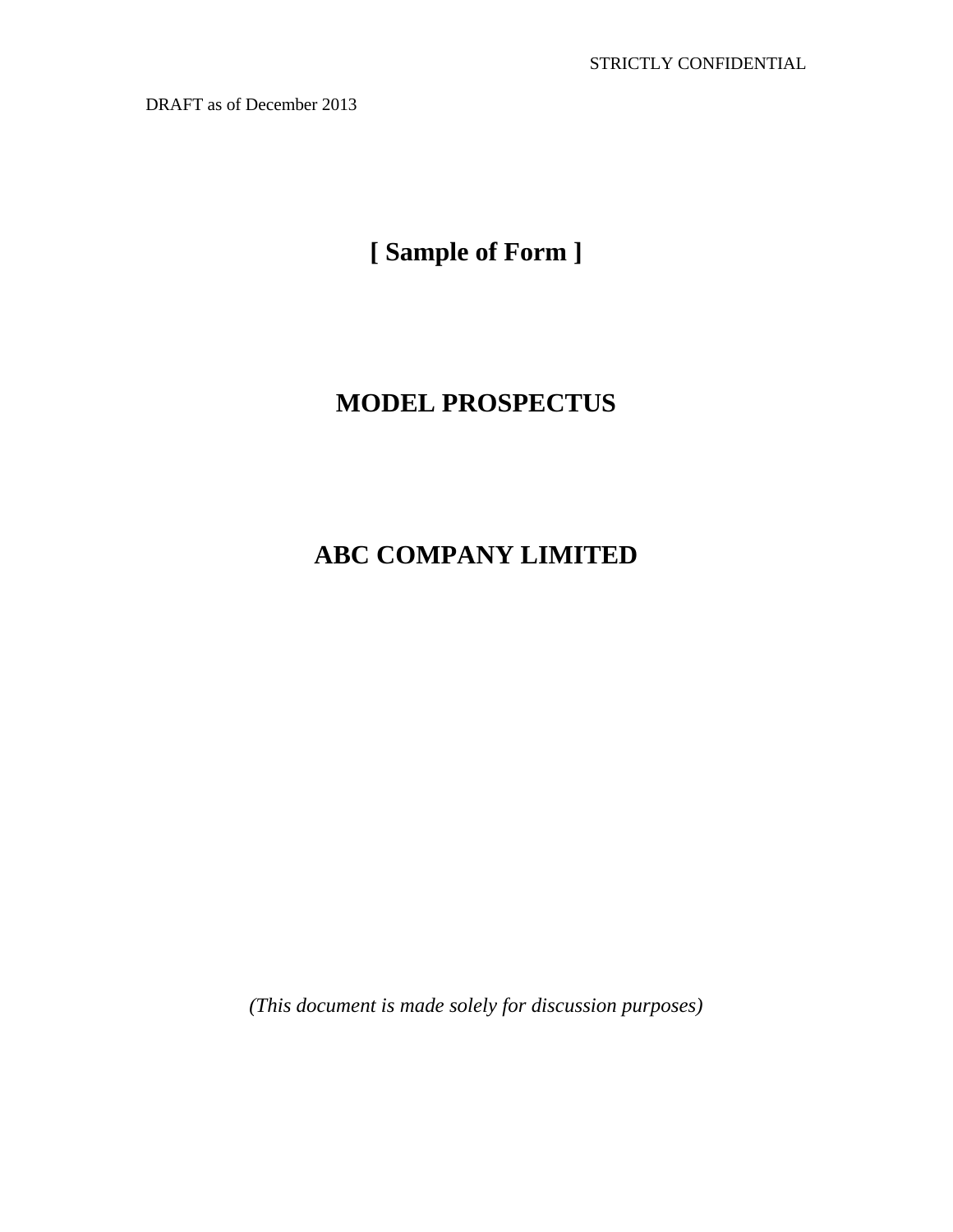To: Director General of Directorate of Investment & Company Administration, Ministry of National Planning & Economic Development, Republic of the Union of Myanmar

| Date of Filing                    |                                                                                        |
|-----------------------------------|----------------------------------------------------------------------------------------|
| Company Name                      | : ABC Company Limited                                                                  |
| Company Registration No.          | $\mathbf{1}$ :                                                                         |
| Date of Incorporation             | $\mathbf{E} = \begin{bmatrix} 1 & 1 & 1 \\ 1 & 1 & 1 \end{bmatrix}$                    |
| Title and Name of Representative  | : [Chairman, Managing Director or Director]<br>[Name of the Representative]            |
| Location of the Registered Office | Republic of the Union of Myanmar]                                                      |
| Place to Contact                  | $\mathcal{L} = \left\{ \begin{array}{ccc} 0 & 0 & 0 \\ 0 & 0 & 0 \end{array} \right\}$ |
| Telephone                         | $\mathbf{H} = \begin{bmatrix} 1 & 1 & 1 \\ 1 & 1 & 1 \end{bmatrix}$                    |
| Listing                           | [Yangon Stock Exchange or Not Applicable]                                              |

This is to certify that this prospectus shall comply with all the requirements under the Myanmar Companies Act.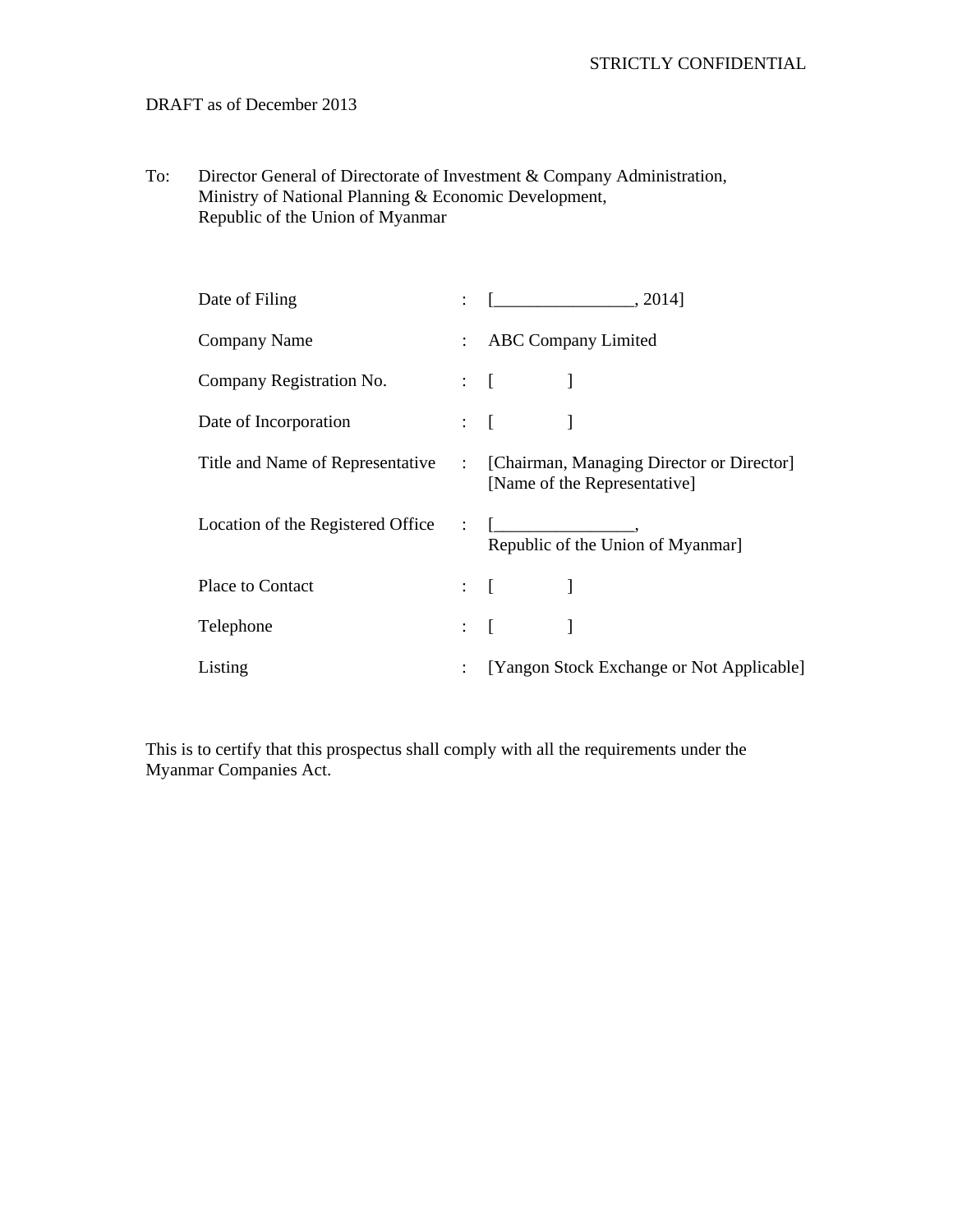Page

# **TABLE OF CONTENTS**

| PART I. | <b>COMPANY INFORMATION MANUSCONSISTENT COMPANY INFORMATION</b> | 1 |
|---------|----------------------------------------------------------------|---|
| I.      |                                                                |   |
|         |                                                                |   |
|         | 2.                                                             |   |
|         | 3.<br>Outline of Parent, Subsidiaries and Associated Companies |   |
|         |                                                                |   |
| П.      |                                                                |   |
|         |                                                                |   |
|         |                                                                |   |
|         |                                                                |   |
|         | 4.                                                             |   |
|         | 5.                                                             |   |
|         |                                                                |   |
|         | 7.                                                             |   |
|         | 8.                                                             |   |

# **PART II. INFORMATION ON THE COMPANY'S MANAGEMENT AND**

| L    |                                                       |
|------|-------------------------------------------------------|
| Н.   |                                                       |
|      | III. Remuneration / Compensation of Senior Management |
|      |                                                       |
|      |                                                       |
| VI.  |                                                       |
| VII. |                                                       |

# **PART III. RELATED PARTY TRANSACTIONS** ................................................

I. Material Transactions / Agreements with Major Shareholders ................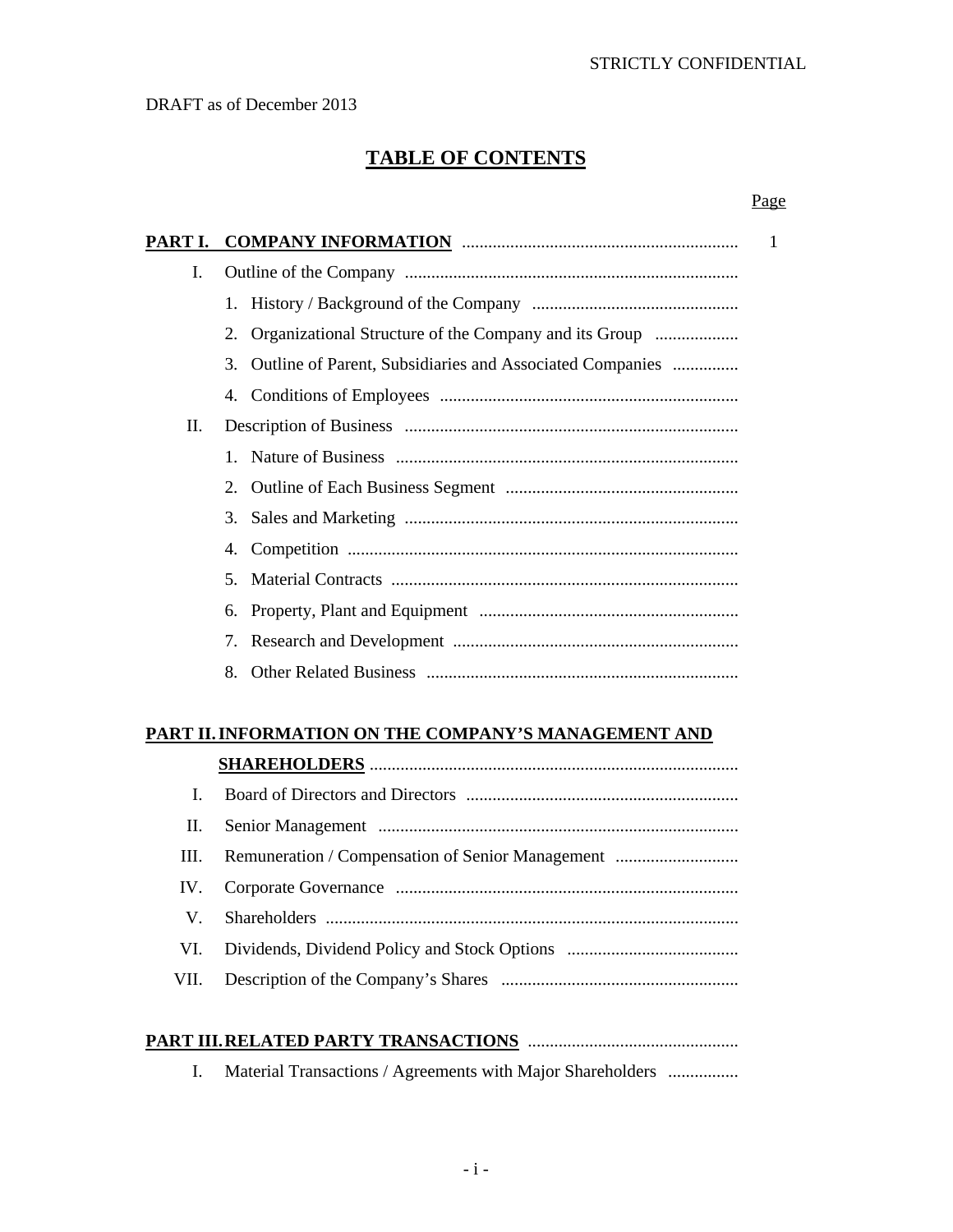- II. Material Transactions / Agreements with Senior Management ................
- III. Other Conflicts of Interests .......................................................................

# **PART IV. FINANCIAL INFORMATION** .............................................................

- I. Financial Statements with Notes ...............................................................
- II. Auditor's Report .......................................................................................
- III. Legal Proceedings / Litigations ................................................................

# **PART V. OTHER INFORMATION** .....................................................................

- I. Signature of Chairman, Managing Director and Director ........................
- II. Identity of Directors, Senior Management, Corporate Secretary, Auditors and Advisors .....................................................................................................
- III. Others .......................................................................................................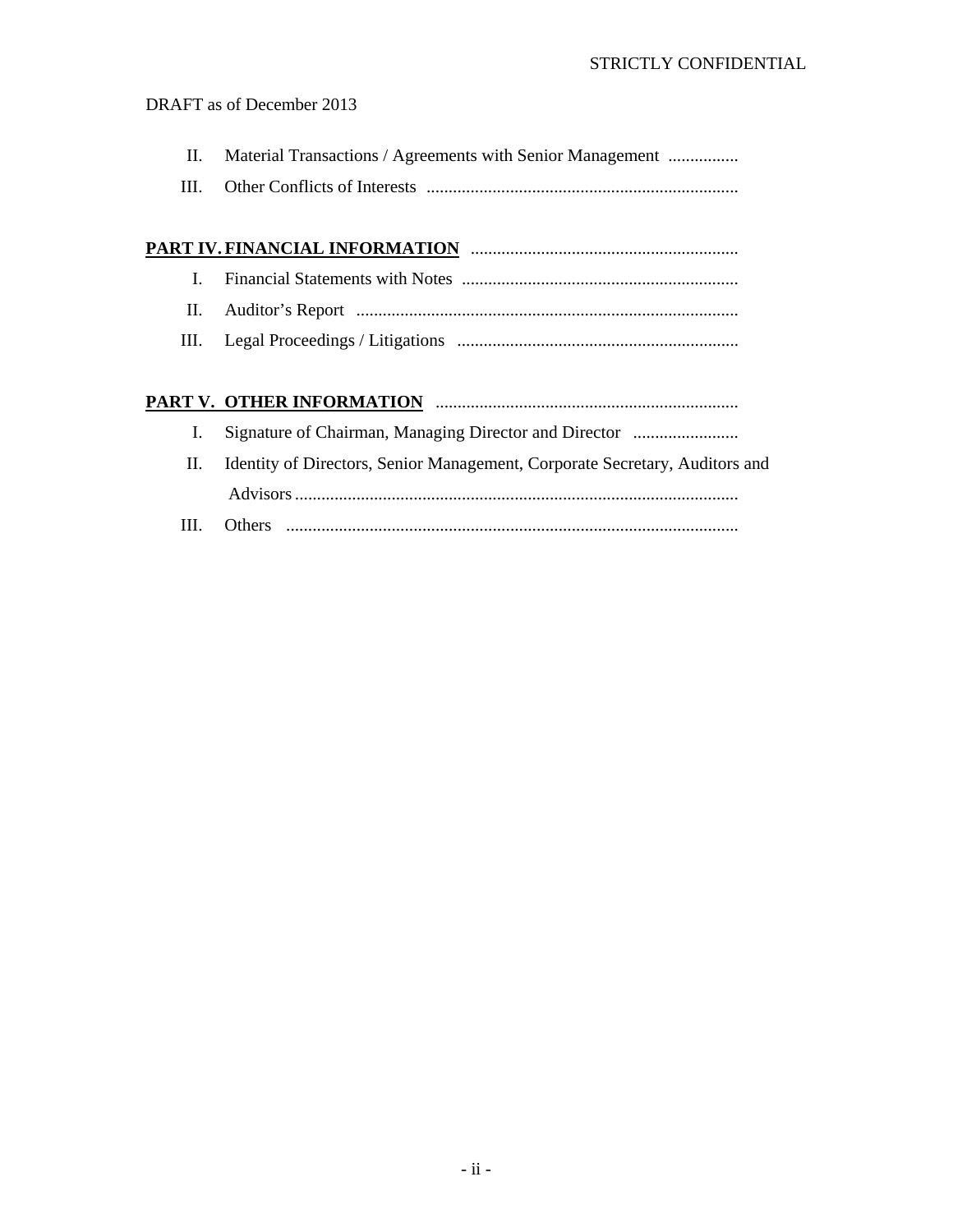# **PART I. COMPANY INFORMATION**

#### **I. Outline of the Company**

#### **1. History / Background of the Company**

 The Company was incorporated as a public company on [ ] under the laws of Myanmar, having its registered address at [ ], Yangon, Myanmar. The incorporation of the Company was initiated by its group company in connection with the restructuring of the group business by transferring certain assets associated with the company business lines, according to the resolutions of board of directors and shareholders' meetings.

The following information shall be provided:

- 1. The legal and commercial name and website address of the company
- 2. The date of incorporation and the length of life of the company, etc.
- 3. The domicile and legal form of the company, the legislation under which the company operates, its country of incorporation and the address and phone number of its registered office. (Provide the name and address of the company's agents in each of the countries in which the shares will be offered, if any.)
- 4. The length of time for which the business of the company or its group has been carried on and the important events in the development of the company's business, i.e. information concerning the nature and results of any material reclassification, merger or consolidation of the company or any of its significant subsidiaries; acquisitions or dispositions of material assets other than in the ordinary course of business; any material changes in the mode of conduction the business; material changes in the types of products produced or services rendered; name changes; or the nature and results of any bankruptcy, receivership or similar proceedings with respect to the company or significant subsidiaries.
- 5. A description of the company's material capital expenditures and divestitures, since the beginning of the company's last two financial years to the date of the Prospectus.
- 6. Information concerning the material capital expenditures and divestitures currently in progress, including the distribution of these investments geographically and the method of financing.

#### **2. Organizational Structure of the Company and its Group**

Provide the company's structure by showing intra/inter-companies' trees in the diagrams. If the company is part of a group, include a brief description of the group and the company's position within the group.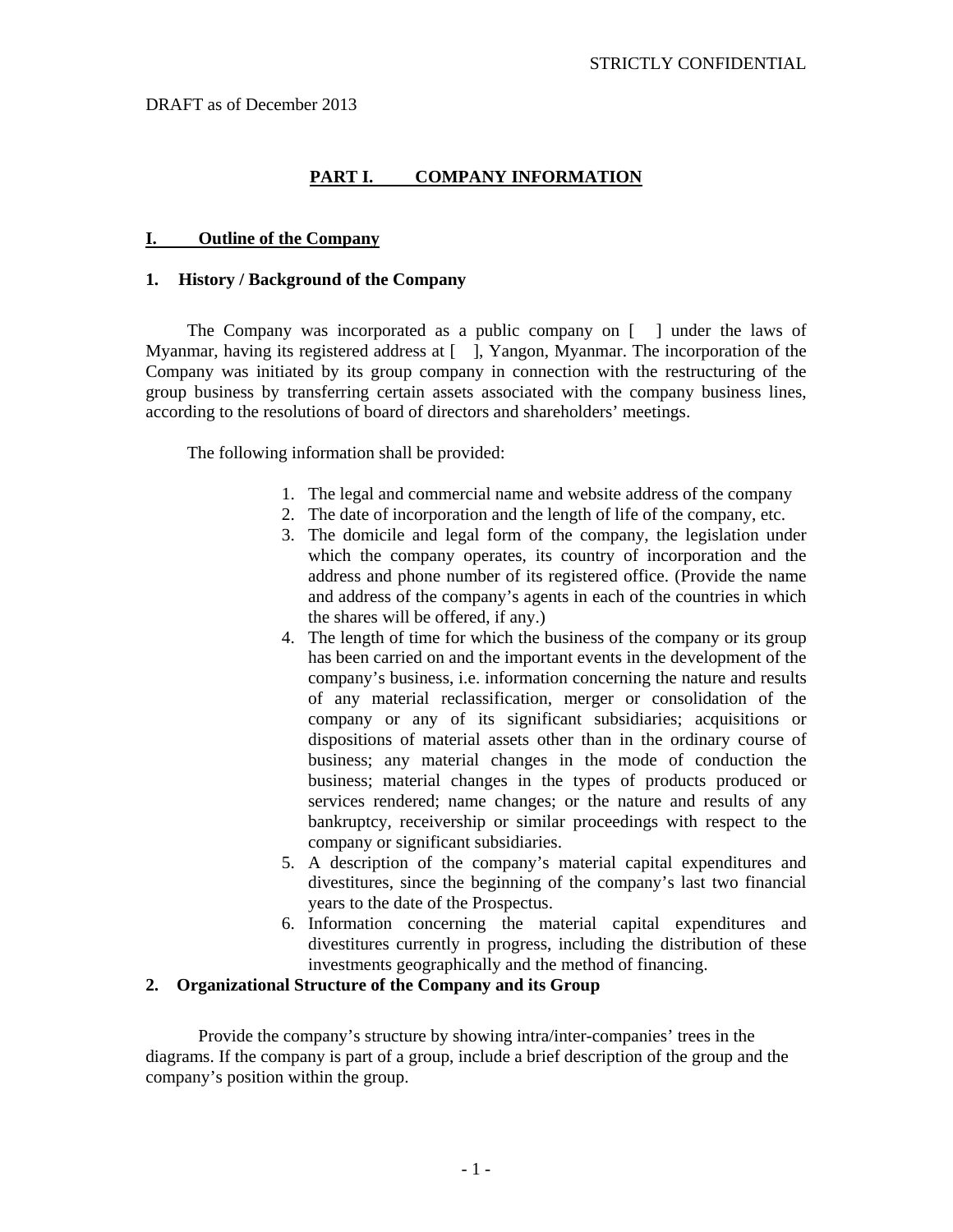# **3. Outline of Parent, Subsidiaries and Associated Companies**

Provide information on each of the company's subsidiaries and associated companies which account for 10% or more of the absolute amount of the net assets, net liabilities or profit or loss before tax, respectively, of the group for any of the two most recent financial years, including its name, country of incorporation or residence, principal place of business, principal activities and proportion of ownership interest.

# **4. Conditions of Employees**

Disclose the information on the latest company's employees, such as number of employees, categories of employees and age of employees, etc.

As at the end of the latest financial year, there were  $\lceil \cdot \rceil$  employees consisting of:

- Full time employees: [ ]
- Part time employees: [ ]
- Contract employees: [ ]

Provide the table of the professional qualification and age of the employees as at the latest account closing date, if applicable.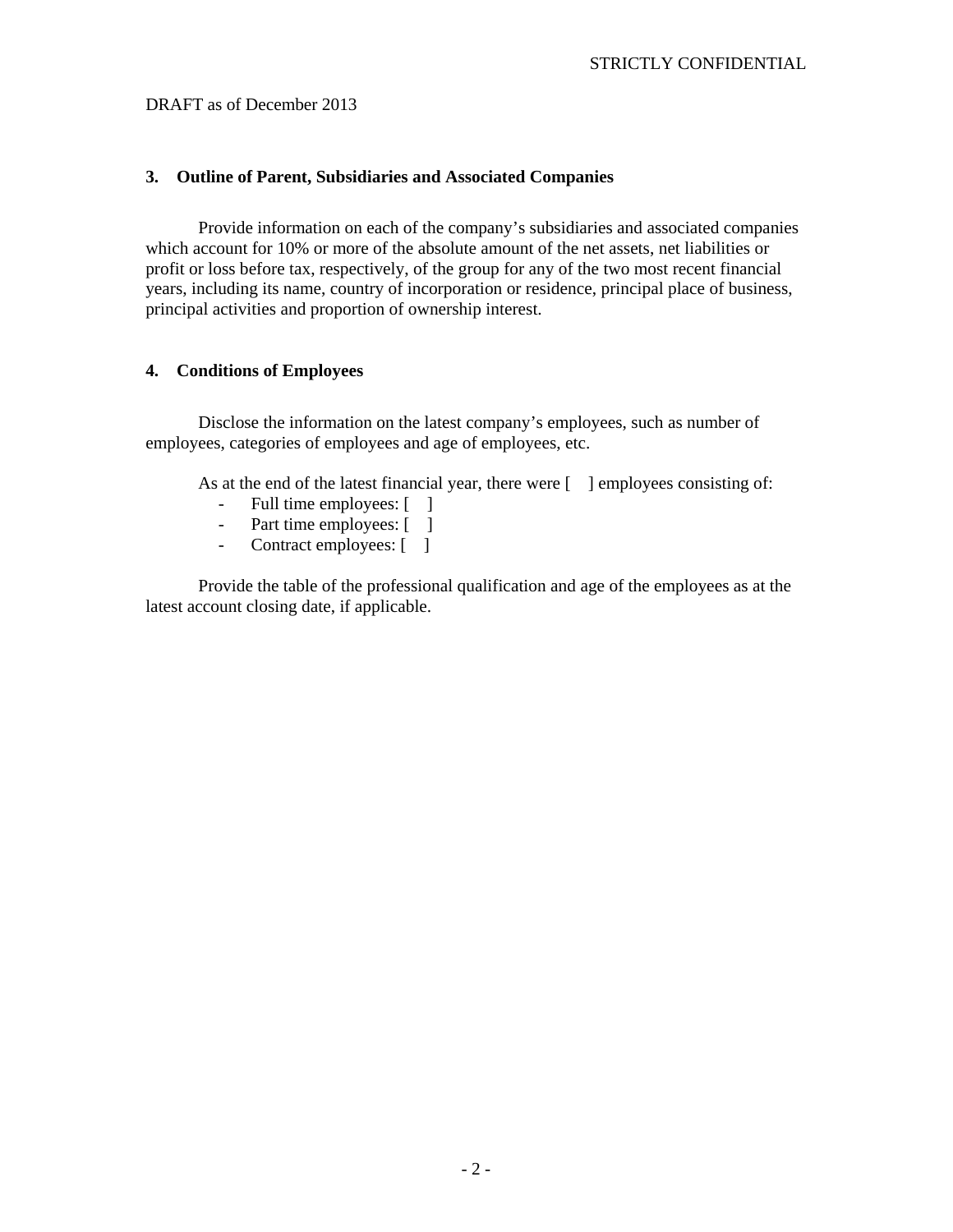#### **II. Description of Business**

#### **1. Nature of Business**

The information required by this section may be presented on the same basis as that used to determine the company's business segments under the body of accounting principles used in preparing the financial statements. The following information shall be provided:

- A description of the nature of the company's operations and its principal activities, stating the main categories of products sold and/or services performed for each of the last two financial years. Indicate any significant new products and/or services that have been introduced between the beginning of the period comprising the two most recent completed financial years and the latest practicable date and, to the extent the development of new products or services has been publicly disclosed, give the status of development.
- A description f the seasonality of the company's main business.
- A description of the sources and availability of raw materials, including a description of whether prices of principal raw materials are volatile.
- Summary information regarding the extent to which the company is dependent, if at all, on patents or licenses, industrial, commercial or financial contracts (including contracts with customers or suppliers) or new manufacturing processes, where such factors are material to the company's business or profitability.
- A description of the material effects of government regulations on the company's business, identifying the regulatory body.

# **2. Outline of Each Business Segment**

Provide the segment information for each of the business lines with respect to the products, services, activities, locations by sector, division or department.

#### **3. Sales and Marketing**

State a description of the marketing channels used by the company, including an explanation of any special sales methods, such as installment sales.

#### **4. Competition**

Provide a description of the principal markets in which the company competes, including a breakdown of total revenues by category of activity and geographic market for each of the last two financial years.

 Also describe the basis for any statements made by the company regarding its competitive position shall be disclosed.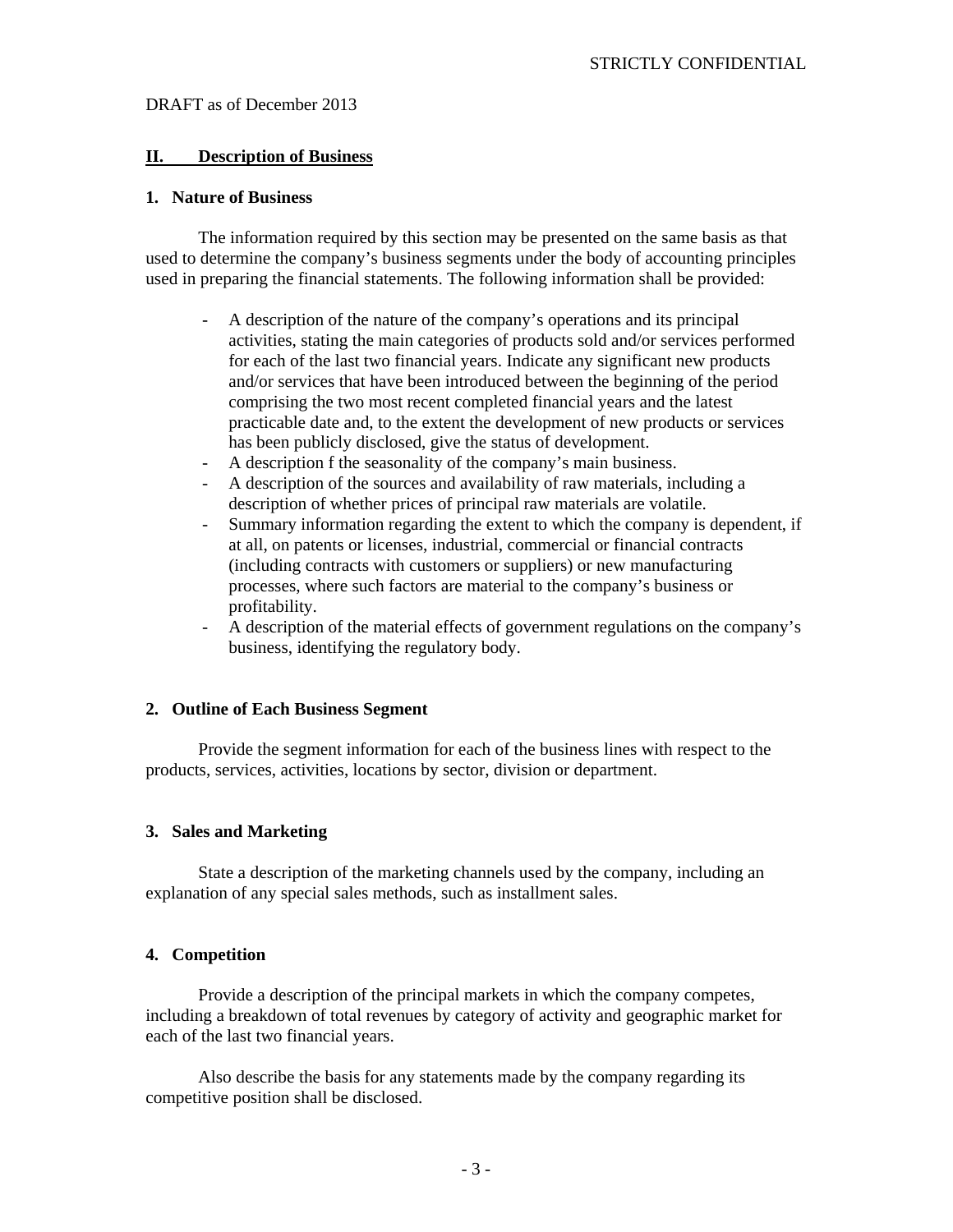#### **5. Material Contracts**

Provide a summary of each material contract, other than contracts entered into in the ordinary course of business, to which the company or any member of the group is a party, for the two years immediately preceding the date of the Prospectus, including dates, parties, general nature of the contracts, terms and conditions, and amount of any consideration passing to or from the company or any other member of the group.

#### **6. Property, Plant and Equipment**

Provide information regarding any material tangible fixed assets, including leased properties, and any major encumbrances thereon, including a description of the size and uses of the property; productive capacity and extent of utilization of the company's facilities for each of the last two financial years; how the assets are held; the products produced; and the location.

Describe any regulatory requirements and environmental issues that may materially affect the company's utilization of the assets. With regard to any material plans to construct, expand or improve facilities, describe the nature of and reason for the plan, an estimate of the amount of expenditures including the amount of expenditures already paid, a description of the method of financing the activity, the estimated dates of start and completion of the activity, and the increase of production capacity anticipated after completion.

#### **7. Research and Development**

Provide a description of the company's research and development policies for the last two financial years, where it is significant, including the amount spent during each of the last two financial years on company-sponsored research and development activities.

#### **8. Other Related Business**

Describe any relevant information on other business lines relating to environmental and social impact issues, if applicable.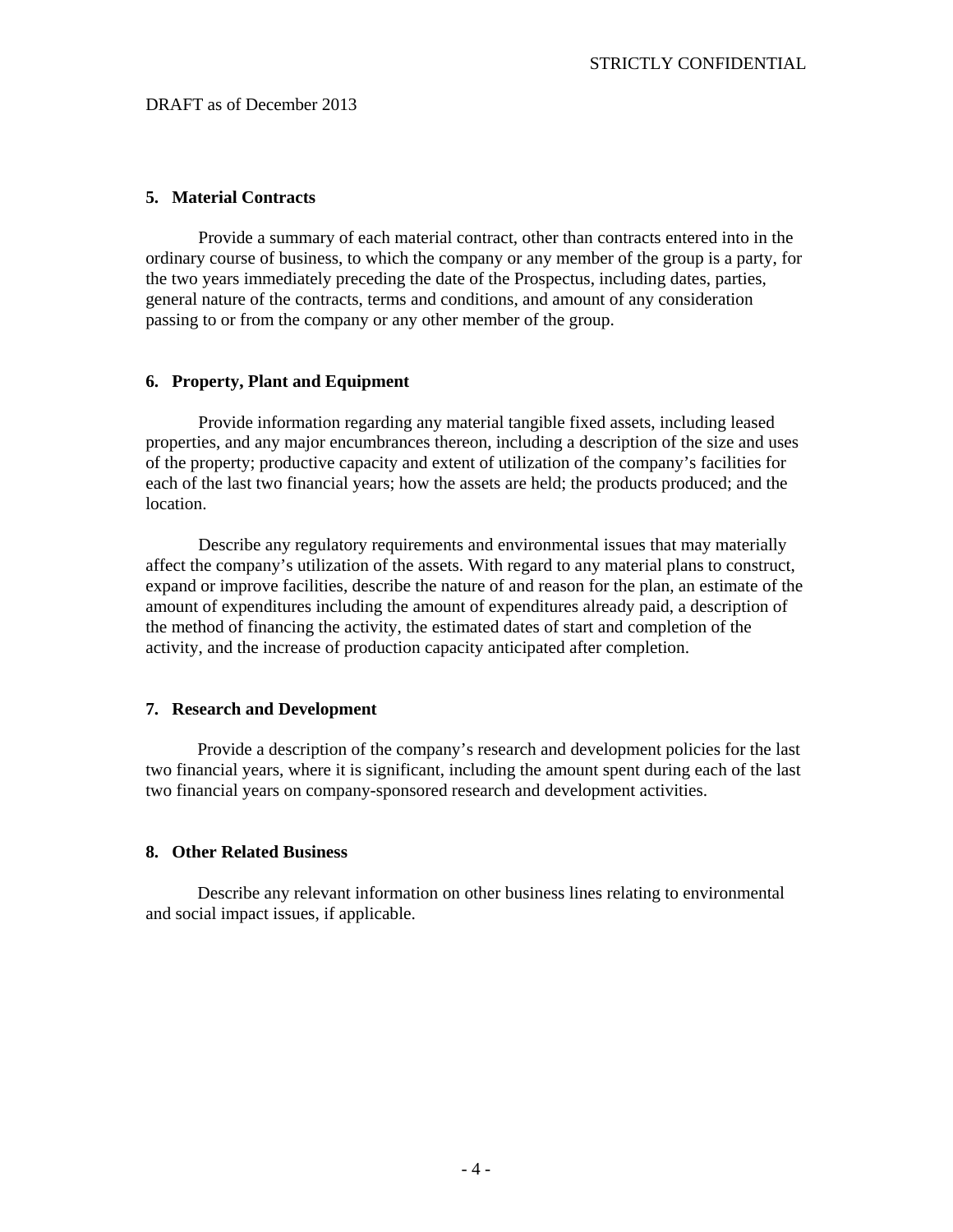# **PART II. INFORMATION ON THE COMPANY'S MANAGEMENT AND SHAREHOLDERS**

### **I. Board of Directors and Directors**

 The following table sets out the short biography of directors specifying their identity and qualifications.

| Name | Title | Representativ<br>e of Institution | Gender | Nationality | Date/Place<br>of Birth | Education |
|------|-------|-----------------------------------|--------|-------------|------------------------|-----------|
|      |       |                                   |        |             |                        |           |
|      |       |                                   |        |             |                        |           |
|      |       |                                   |        |             |                        |           |
|      |       |                                   |        |             |                        |           |
|      |       |                                   |        |             |                        |           |

Other than specified in the company act, the board of directors of the company has responsibility for the administrative affairs of the company and has specific responsibilities as follows:

- to consider the company's strategy, as well as implementation plan of the company;
- to consider and determine the remunerations and compensation of the chief executive officer and top management;
- to consider and determine the capital, its usage, its structure, the ratio of the capital and loan, as well as loan agreements, credit facility agreements, joint venture agreements, electricity sale and purchase agreement and other agreements with high value;
- to propose an external auditor;
- to consider the appointment or removal of an agent to be in the board of directors of the joint venture company, if any;
- to adopt the appointment or removal of the accounting department manager and the manager of internal audit's office as proposed by the chief executive officer; and
- to propose the remunerations of the external auditor.

[The board of directors dose not involve in the day-to-day operations of the company unless any of the directors is appointed as the management.]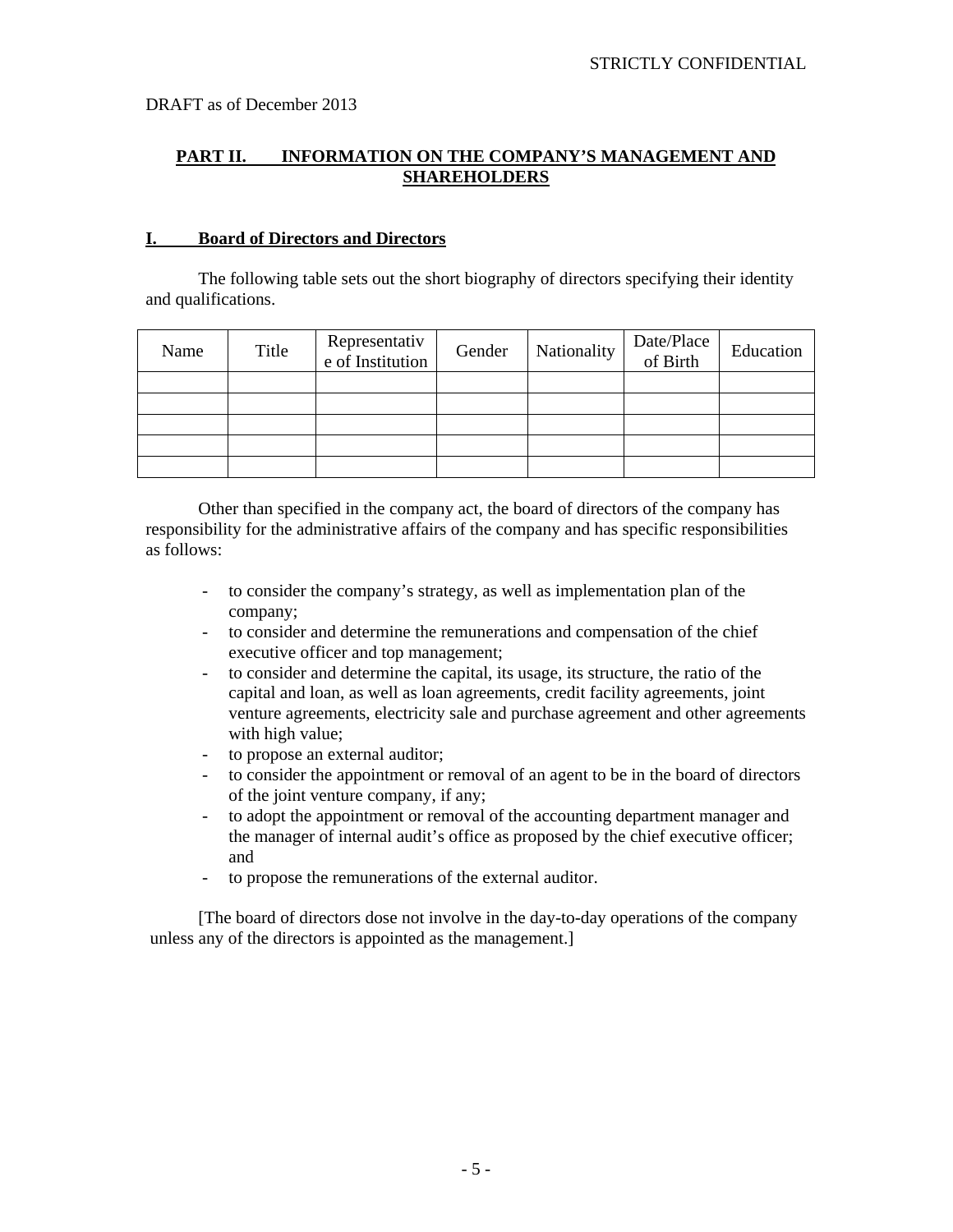#### **II. Senior Management**

 The senior management is appointed by the board of directors. In the appointment of each position of the management team, the qualifications of the candidates are considered whether they are suitable to each position.

The following table sets forth the short bio of the senior management of the company.

| Name | Title | Gender | Nationality | Date/Place of<br>Birth | Education |
|------|-------|--------|-------------|------------------------|-----------|
|      |       |        |             |                        |           |
|      |       |        |             |                        |           |
|      |       |        |             |                        |           |
|      |       |        |             |                        |           |
|      |       |        |             |                        |           |

### **III. Remuneration / Compensation of Senior Management**

The following table sets out the remuneration or compensation of the management.

| Name | Position | Aggregate Amount (Salary and<br>Compensation) (thousand in Kyat) |      |  |
|------|----------|------------------------------------------------------------------|------|--|
|      |          | 2013                                                             | 2014 |  |
|      |          |                                                                  |      |  |
|      |          |                                                                  |      |  |
|      |          |                                                                  |      |  |
|      |          |                                                                  |      |  |

#### **IV. Corporate Governance**

 The following committees have been established under the board of directors: an audit committee, a nomination and remuneration committee, a strategy and investment committee and a risk management committee. Each of the committees operates in accordance with terms and standards established by the board of directors.

#### - Audit Committee

The company has established an audit committee with the terms and standards in compliance with the corporate governance code of the listing rules. The primary duties of the audit committee include, but are not limited to, the following:

(i) review the company's material financial and accounting policies and practices and their implementation, supervise its financial operation status; (ii) evaluate audit controller's performance and make recommendations to the board;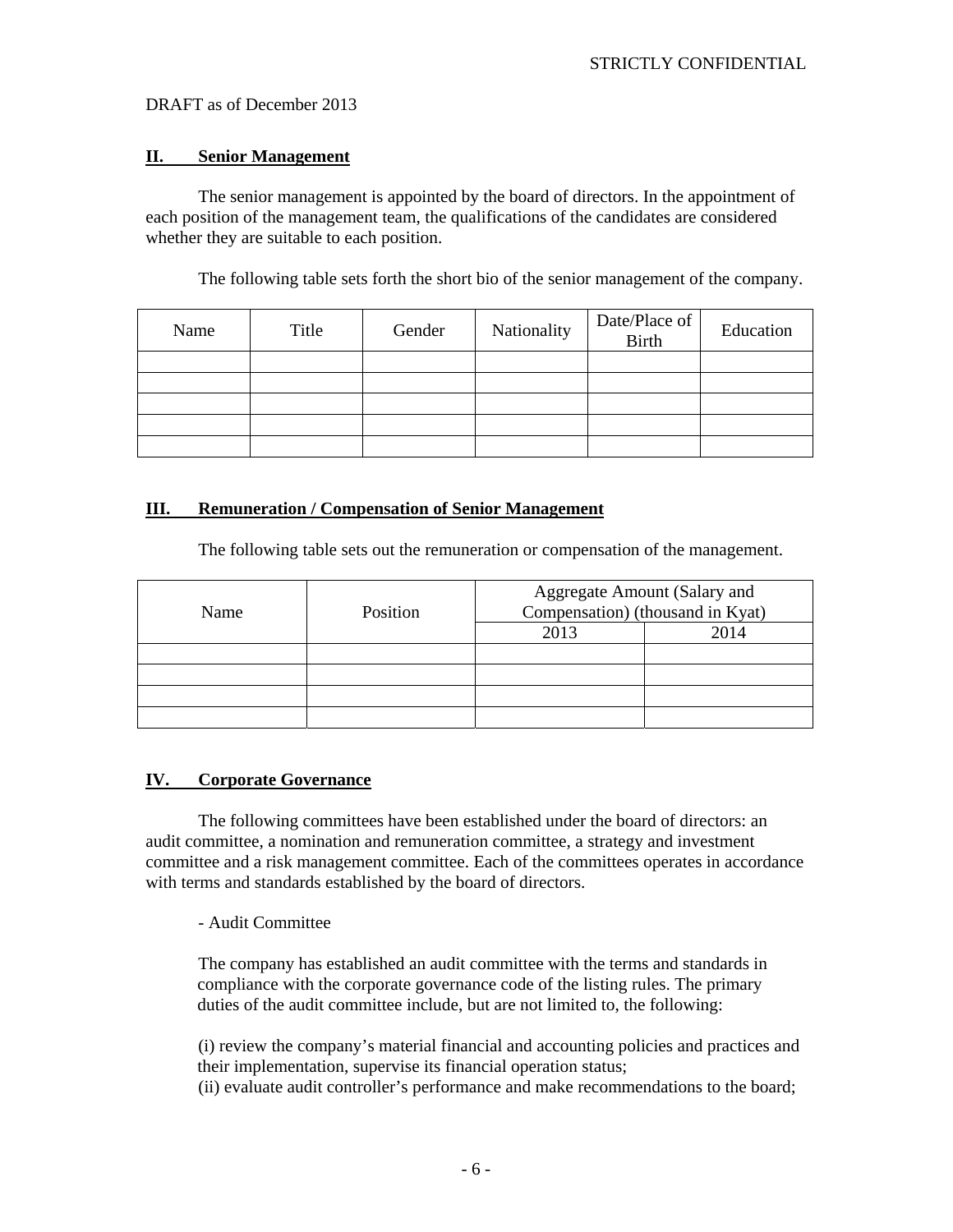(iii) review the company's fundamental internal audit system and make recommendations to the board, approve the annual audit plan and budget, direct the internal audit process and monitor its effectiveness;

(iv) review annually the soundness and effectiveness of its internal control system, promptly consider and process any major complaints;

(v) coordinate between the internal and external auditor, supervise the improvement and implementation of any significant findings arising out of the internal and external audit;

(vi) make recommendations to the board on the appointment, removal, and remuneration of the external auditor, supervise the external auditor's independence and objectivity, and the effectiveness of the audit process in accordance with applicable standards;

(vii) ensure that the board will provide a timely response to the issues raised in the external auditor's management letter;

(viii) review the annual audit report prepared by the external auditor and other professional recommendations;

(ix) perform an initial assessment on any related transactions that are to be approved at a shareholders' meeting and board meeting and submit it to the board for approval; (x) review and approve or accept filings of related transaction as authorized by the board; and

(xi) perform other duties as required by applicable laws, regulations, or other matters authorized by the board.

- Nomination and Remuneration Committee

The company has established an audit committee with the terms and standards in compliance with the corporate governance code of the listing rules. The primary duties of the nomination and remuneration committee include, but are not limited to, the following:

(i) study the selection standards and procedures for the directors and senior management hired by the board, review at least annually the structure, size and composition of the board and make recommendations on any proposed changes to the board to complement the corporate strategy;

(ii) broadly search for qualified individuals as candidates suitably to become the director and senior management;

(iii) review and approve the remuneration proposals of directors and senior management hired by the board with reference to the board's corporate goals and objectives; and

(iv) make independent and prudent suggestions relating to the dismissal or removal of directors.

- Strategy and Investment Committee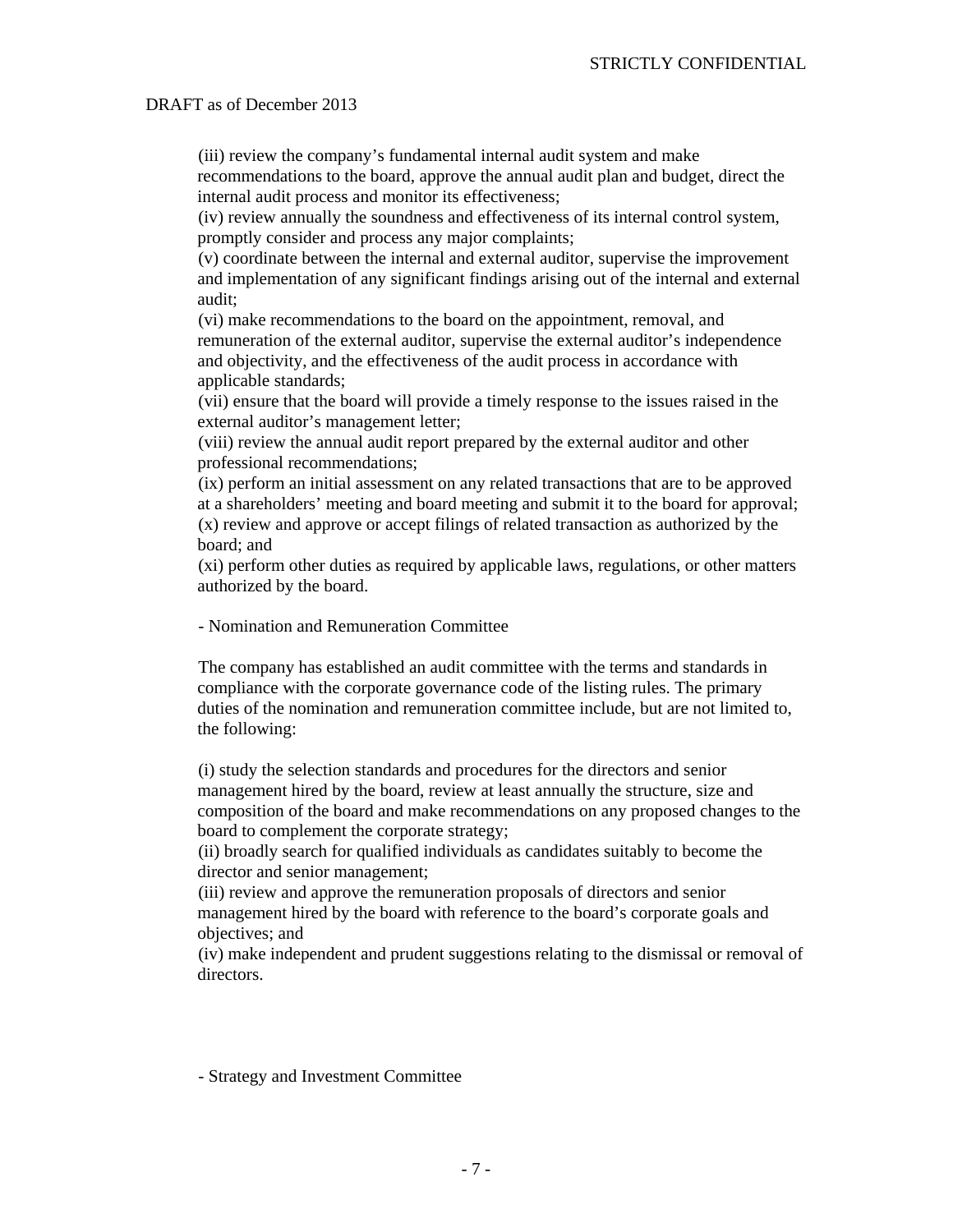The company has established an audit committee with the terms and standards in compliance with the corporate governance code of the listing rules. The primary duties of the strategy and investment committee include, but are not limited to, the following:

(i) review and make proposals on the general development strategy and specific strategic development plans, and make recommendations to the board;

(ii) evaluate factors that may have an impact on the strategic development plans and its implementation in light of domestic and international economic financial conditions and market changes and make prompt strategic adjustment recommendations to the board;

(iii) review the annual financial budget and final accounts plans, and make recommendations to the board;

(iv) review the external investment proposals and explain them at shareholders' and board meetings upon their request;

(v) develop and revise policies related to the corporate governance, and make recommendations to the board;

(vi) supervise the directors and senior management's training and continuing professional development;

(vii) develop, amend and supervise the internal code of conduct for the directors and employees; and

(viii) supervise the disclosure on corporate governance in compliance with the relevant rules and regulations of the stock exchange on which the company's shares are listed.

# - Risk Management Committee

The company has established an audit committee with the terms and standards in compliance with the corporate governance code of the listing rules. The primary duties of the risk management committee include, but are not limited to, the following:

(i) be responsible for the risk management, be completely familiar with the significant risks and the corresponding management status, supervise the operational effectiveness of the risk management controls;

(ii) review the overall goals, fundamental policies and procedures for risk management, and make suggestions and recommendations to the board; (iii) review and approve the risk management organization and corresponding responsibilities, and make suggestions and recommendations to the board; (iv) review the annual risk assessment report and make suggestions and recommendations to the board;

(v) review and submit the annual compliance report to the board; and (vi) develop and amend the internal compliance code applicable to the employees and directors, assess and supervise the compliance policies and status, and make recommendations to the board.

#### **V. Shareholders**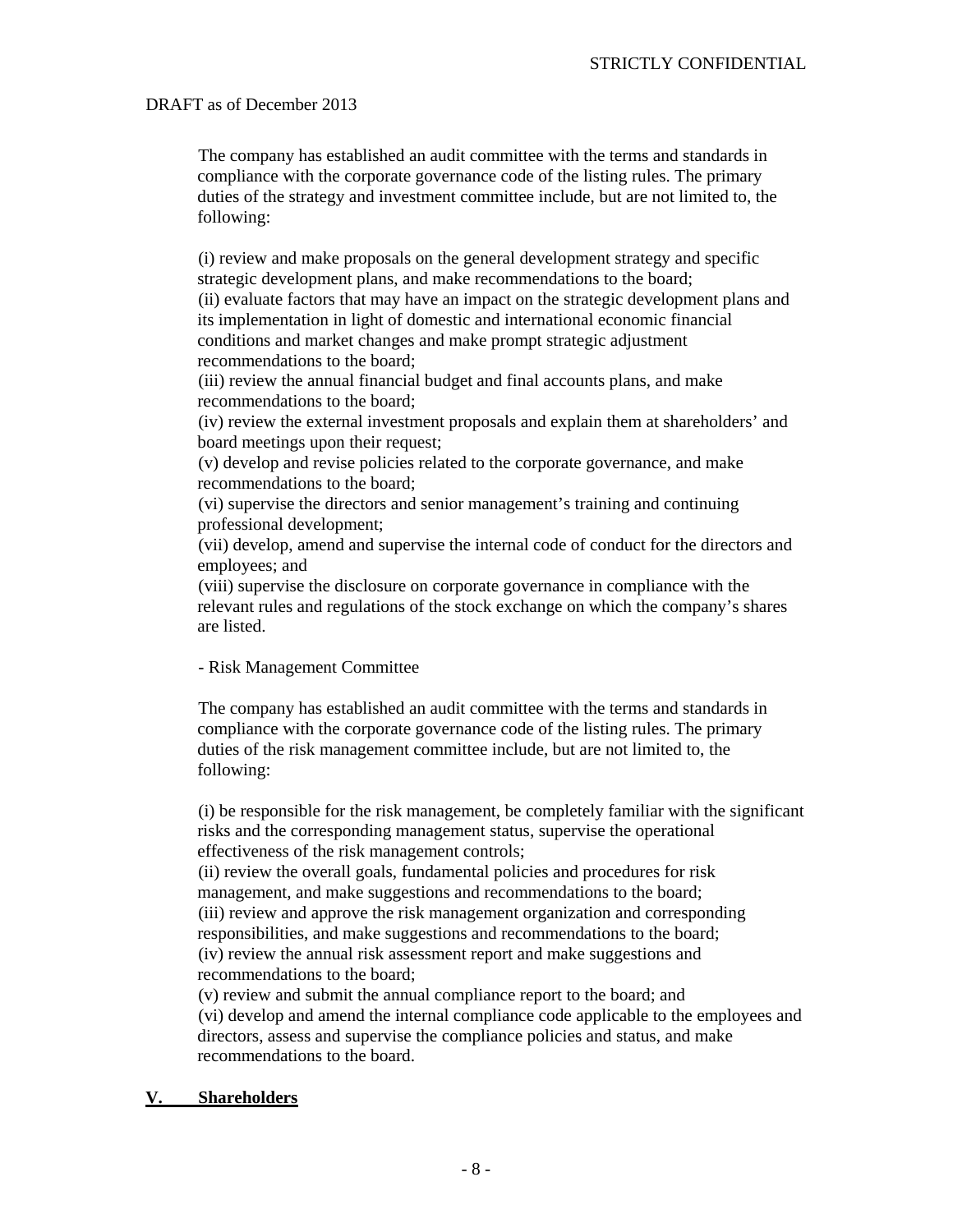The following table sets out the general information on the major shareholders of the company [as of the data of this Prospectus].

| Name | Address | Quantity | Percentage of<br>Ownership |
|------|---------|----------|----------------------------|
|      |         |          |                            |
|      |         |          |                            |
|      |         |          |                            |

# **VI. Dividends, Dividend Policy and Stock Options**

#### 1. Dividend Policy

 The Company will pay dividends, if any, only out of its profits, and subject to its cash flow, as permitted under the Myanmar law. The expected dividend payout ratio is [50]% of the Company's net profit before tax for the respective financial years. Dividends will be paid in Myanmar Kyat.

 The board of directors of the Company has the discretion to recommend the payment of dividends. The Company cannot assure the investors that the Company will declare or pay out any dividends.

2. Stock Options

The company has not granted any stock options to its directors and employees.

# **VII. Description of the Company's Shares**

 Set out here is certain general information relating to the shares of the company, including brief summaries of certain provision of its contract of incorporation and the articles of association, the company act and the relevant rules/regulations, all as currently in effect.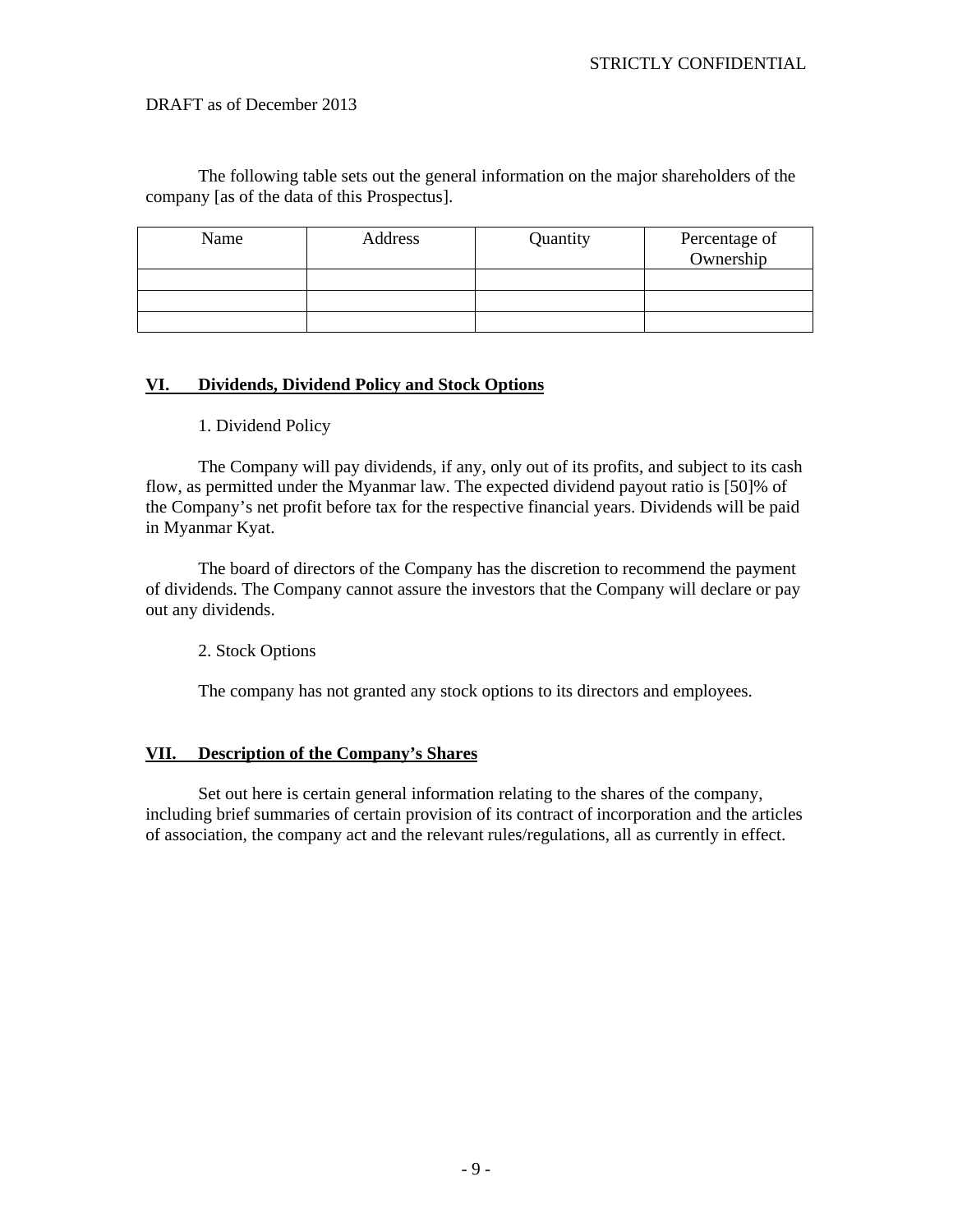#### **PART III. RELATED PARTY TRANSACTIONS**

 Provide the information required below for the period since the beginning of the company's preceding two/three financial years up to the date of the Prospectus, with respect to transactions or loans between the company and its related parties.

Describe the nature and extent of any transactions or presently proposed transactions which are material to the company or the related party, or any transactions that are unusual in their nature or conditions, involving goods, services, or tangible or intangible assets, to which the company or any of its parent or subsidiaries was a party.

#### **I. Material Transactions / Agreements with Major Shareholders**

Disclose the transactions with shareholders holding at least 5% of the outstanding shares, indicating name, type and date of transactions, during the last two/three years prior to the filing of application.

#### **II. Material Transactions / Agreements with Senior Management**

 Provide the material transactions with directors or senior officers or persons whereby directors or senior officers of the company has interest during the last two/three years prior to the filing of application.

 Also disclose material transactions with family members of directors or senior officers or shareholders holding at least 5% of the outstanding shares during the last two/three years.

 Further present material transactions with persons who have relationship with directors of the company, its subsidiary or holding company where relationship occurred in the transaction or any arrangement with the company during the last two/three years.

Describe the material transactions with directors receiving any interest or professional fee for services in which the director provided via any firm to the company during the last two/three years.

#### **III. Other Conflicts of Interests**

 Where a director or significant person of the company or associates has an interest in any entity carrying on the same business or dealing in similar products as the company or the group, disclose:

- Name of the entity;
- Name of the director or significant person involved;
- Nature and extent of his/her interest in that entity and the extent to which he/she is involved in the management of that entity either directly or indirectly; or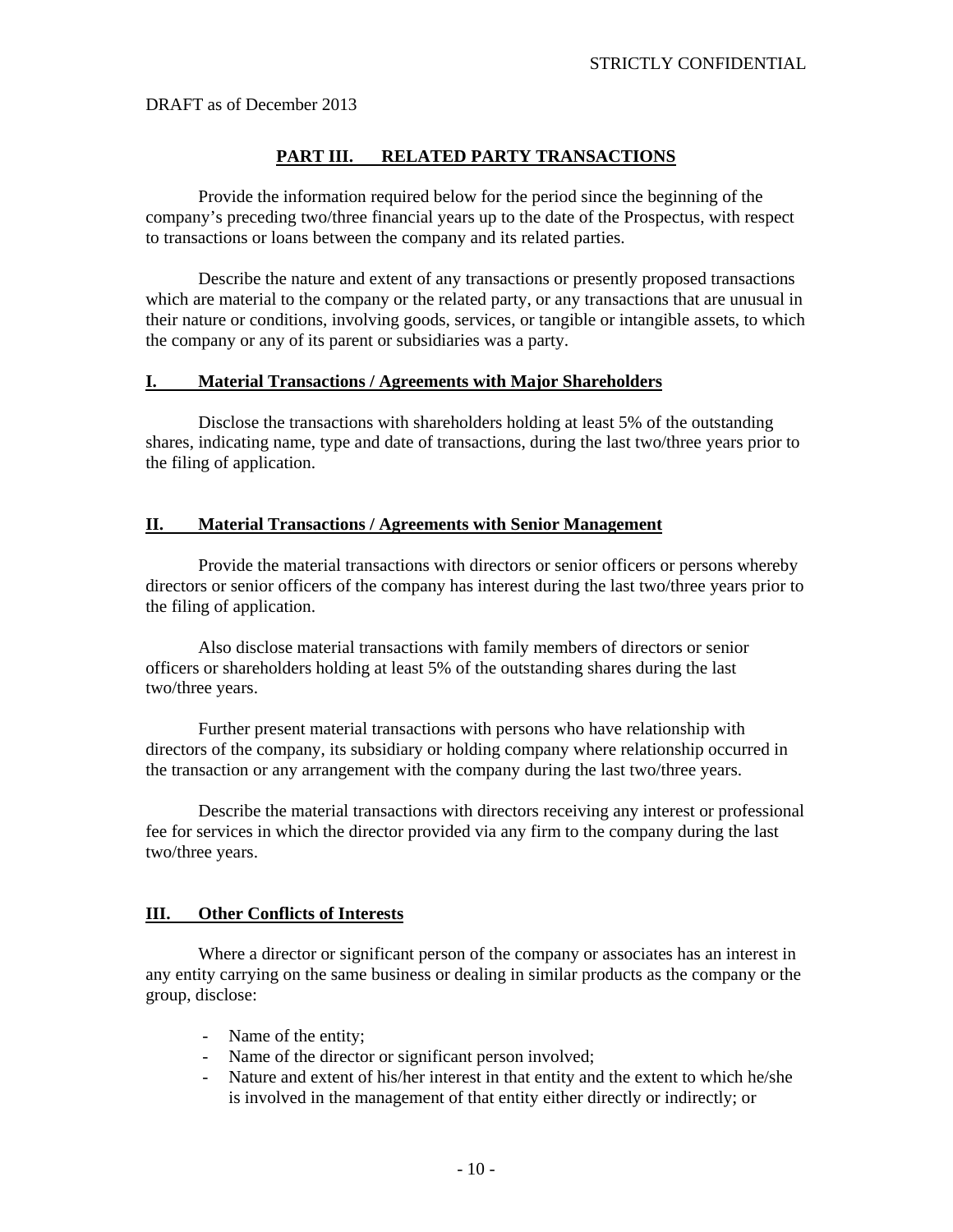- Whether any conflict of interests thereby arising has been or is to be resolved or mitigated and, if so, how it has been or is proposed to be resolved or mitigated.

If any of the named experts, counselors, underwriter or other financial adviser was employed on a contingent basis, owns an amount of shares in the company or its subsidiaries which is material to that person, has a material, direct or indirect economic interest in the company or that depends on the success of the offering, or otherwise has a material relationship with the company, provide a brief description of the nature and terms of such contingency, interest or relationship.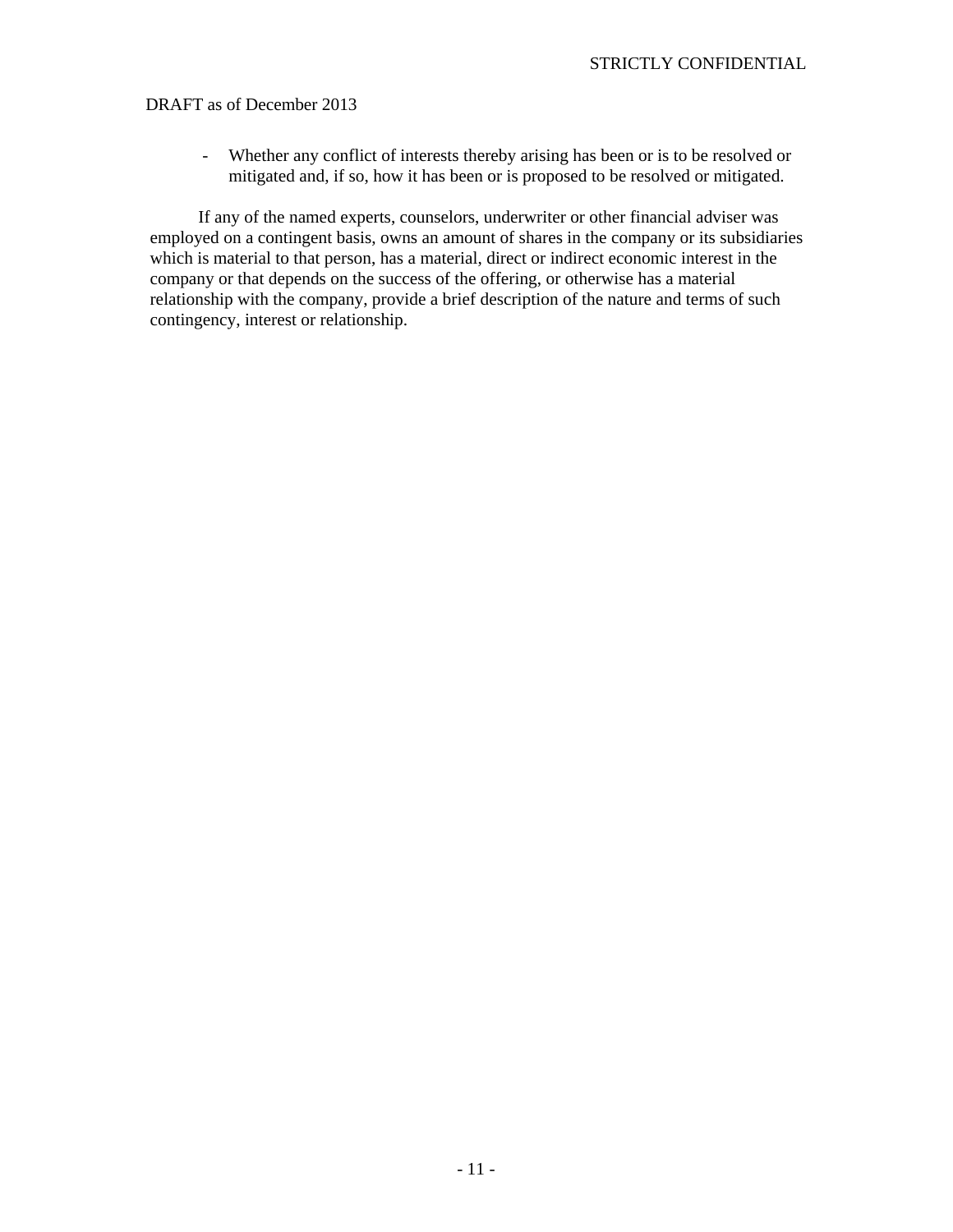# **PART IV. FINANCIAL INFORMATION**

#### **I. Financial Statements with Notes**

Attach the audited financial statements.

- 1. The Prospectus must contain comparative consolidated financial statements of the company, or if the company is a holding company, of the group, that cover the latest two financial years (or such shorter period that the company has been in operation).
- 2. If the registration/effective date of the Prospectus is more than six months after the end of the most recent completed financial year for which financial statements is provided above, the Prospectus must contain interim financial statements of the company, or if the company is a holding company, of the group, made up to a date that is not earlier than six months before the registration/effective date of the Prospectus. The Prospectus must also include comparative interim financial statements (other than a statement of financial position) for the corresponding period in the previous financial year.
- 3. The financial statements to be provided under paragraph 1 and 2 of this section must be:
	- prepared in accordance with the Myanmar Financial Reporting Standards and/or any other accounting principles accepted in Myanmar; and
	- other than the comparative interim financial statements, if any, which need not be audited, the financial statements are to be audited in accordance with the Myanmar Auditing Standards and/or any other accounting principles accepted in Myanmar.
- 4. The financial statements to be provided under paragraph 1 and 2 of this section shall comprise such items as required by the accounting principles.

#### **II. Auditor's Report**

 Describe or attach here the whole auditor's report on the company's financial statements.

#### **III. Legal Proceedings / Litigations**

 Provide information on any legal or arbitration proceedings, including those relating to bankruptcy, receivership or similar proceedings which may have, or have had in the 12 months immediately preceding the date of the Prospectus, significant effects on the company's financial position or profitability. This includes governmental proceedings pending or known to be contemplated.